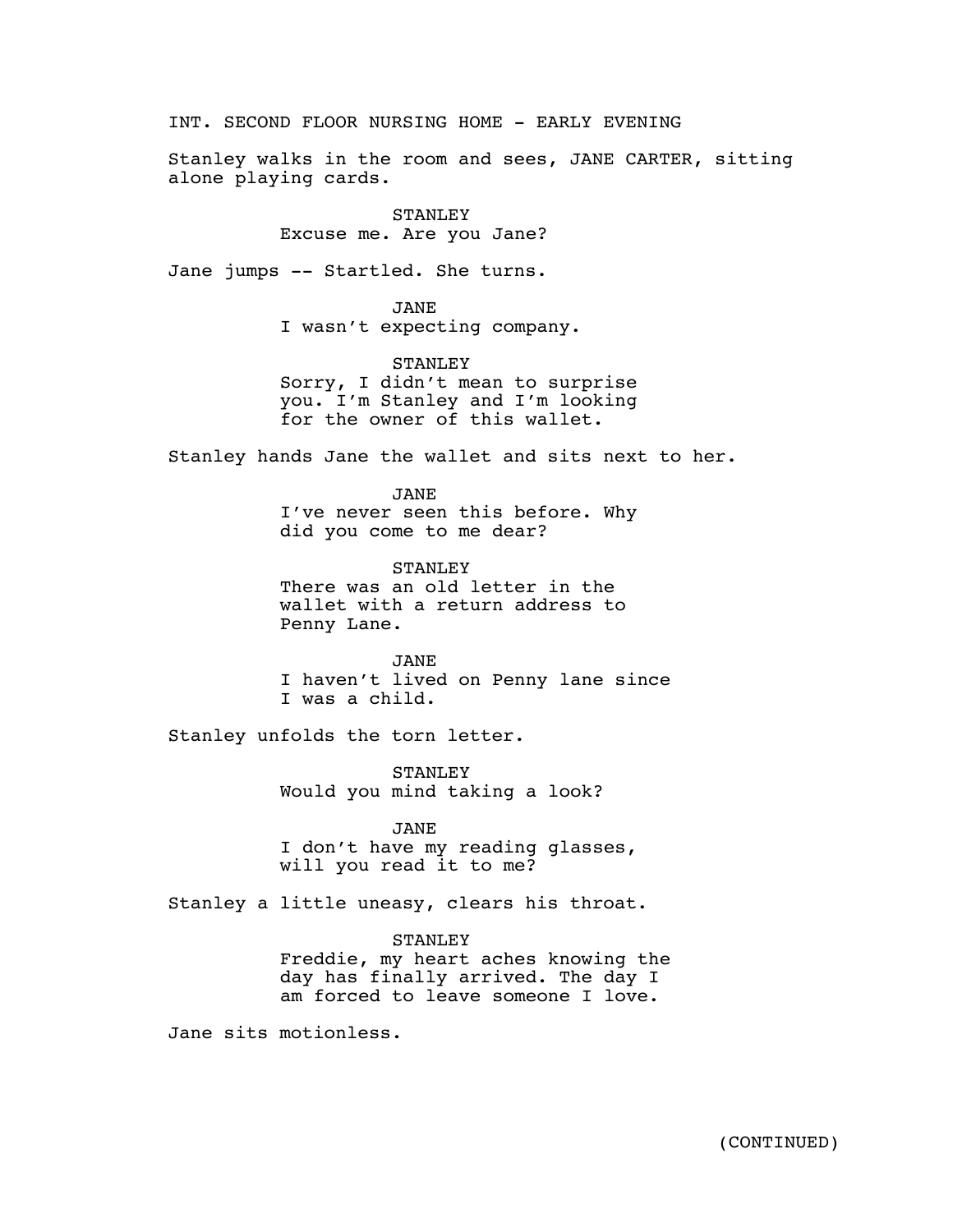### STANLEY (CONT'D)

I am going to miss your smile, your touch, the white lilies but most of all our dance.

Jane's eyes begin to fill with tears.

#### STANLEY

My parents think we're too young to be in love but our love is real. I'll keep you close to my heart forever. They don't understand --

## JANE

The love we have. Please believe me when I say I will always love you, you're the one for me.

One tear rolls down Jane's cheek.

### JANE (CONT'D)

I was 17 years old when I wrote that to Freddie. I asked him to move to Boston with me while I attended college but he was afraid to make the leap.

STANLEY But you guys are together now?

### JANE

I was so distraught after my move and not hearing from him, I forced myself to move on. Shortly after college I got married.

**STANLEY** To someone else?

JANE

Yes.

STANLEY How could you do that to Freddie?

JANE

My heart ached for Freddie, but he made his choice dear.

STANLEY Yes, but can't you see, even after all these years he still carries your letter. He still loves you.

 $\mathcal{A}_{\mathcal{A}}$